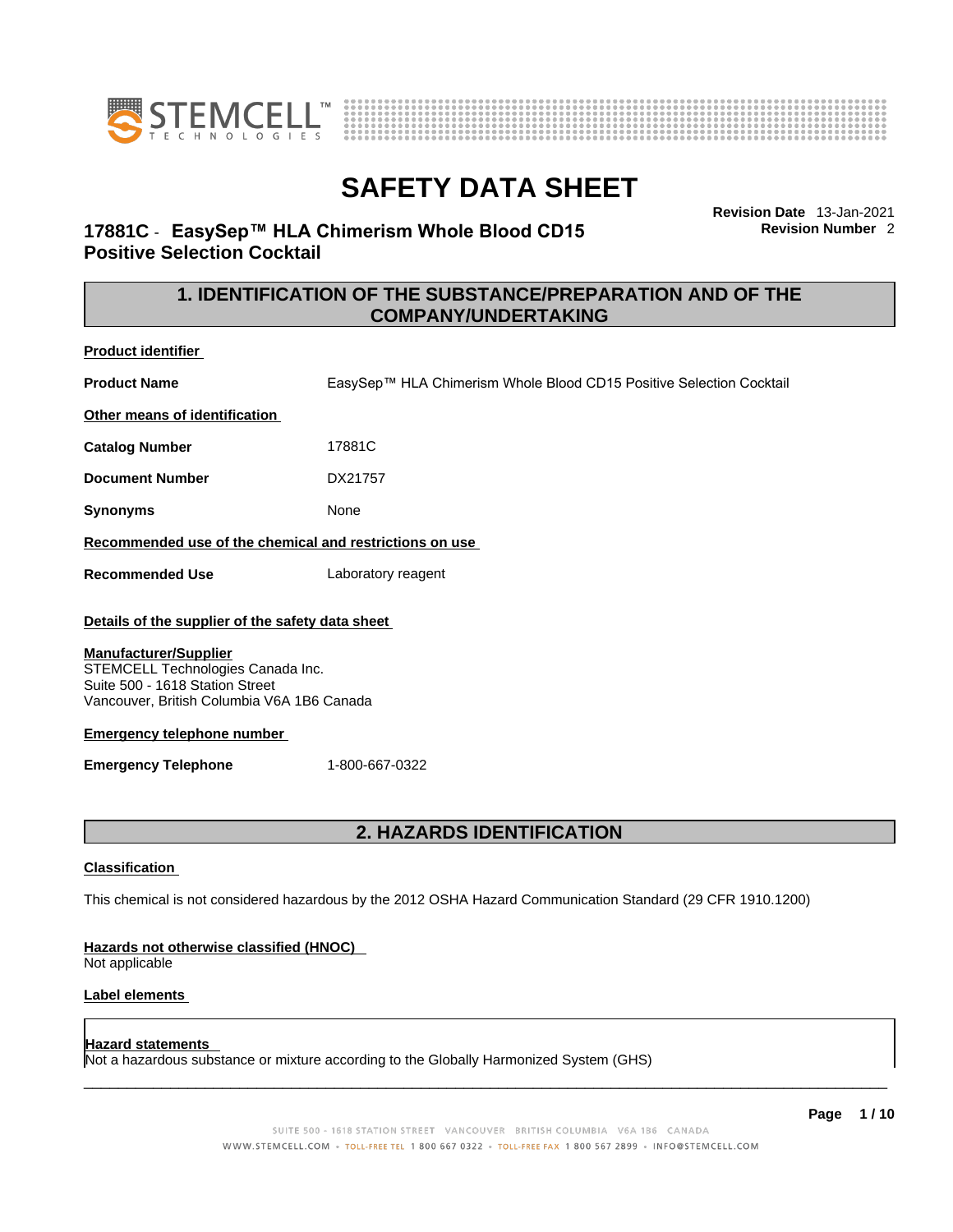



## \_\_\_\_\_\_\_\_\_\_\_\_\_\_\_\_\_\_\_\_\_\_\_\_\_\_\_\_\_\_\_\_\_\_\_\_\_\_\_\_\_\_\_\_\_\_\_\_\_\_\_\_\_\_\_\_\_\_\_\_\_\_\_\_\_\_\_\_\_\_\_\_\_\_\_\_\_\_\_\_\_\_\_\_\_\_\_\_\_\_\_\_\_ **Revision Date** 13-Jan-2021 **17881C** - **EasySep™ HLA Chimerism Whole Blood CD15 Positive Selection Cocktail**

The product contains no substances which at their given concentration, are considered to be hazardous to health.

**Appearance** Clear **Physical state** Liquid **Odor** No information available

**Revision Number** 2

**Other Information** 

Not applicable

**Unknown acute toxicity** 0 % of the mixture consists of ingredient(s) of unknown toxicity

0 % of the mixture consists of ingredient(s) of unknown acute oral toxicity

0 % of the mixture consists of ingredient(s) of unknown acute dermal toxicity

0 % of the mixture consists of ingredient(s) of unknown acute inhalation toxicity (gas)

0 % of the mixture consists of ingredient(s) of unknown acute inhalation toxicity (vapor)

0 % of the mixture consists of ingredient(s) of unknown acute inhalation toxicity (dust/mist)

#### **3. COMPOSITION/INFORMATION ON INGREDIENTS**

#### **Substance**

Not applicable.

#### **Mixture**

Not a hazardous substance or mixture according to the Globally Harmonized System (GHS)

\*The exact percentage (concentration) ofcomposition has been withheld as a trade secret.

### **4. FIRST AID MEASURES**

#### **Description of first aid measures**

| <b>Inhalation</b>   | Remove to fresh air.                                                                                                    |
|---------------------|-------------------------------------------------------------------------------------------------------------------------|
| Eye contact         | Rinse thoroughly with plenty of water for at least 15 minutes, lifting lower and upper eyelids.<br>Consult a physician. |
| <b>Skin contact</b> | Wash skin with soap and water.                                                                                          |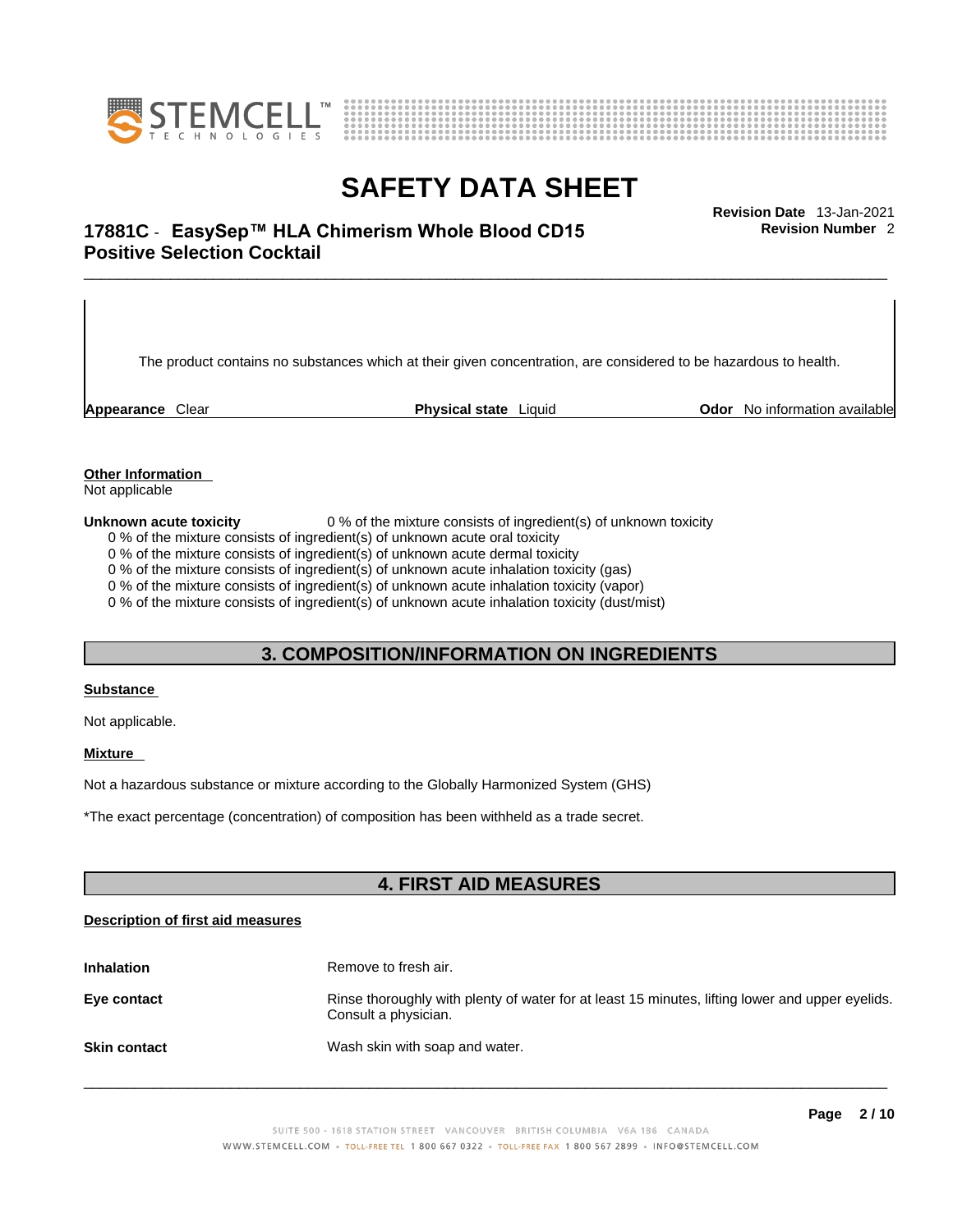



## \_\_\_\_\_\_\_\_\_\_\_\_\_\_\_\_\_\_\_\_\_\_\_\_\_\_\_\_\_\_\_\_\_\_\_\_\_\_\_\_\_\_\_\_\_\_\_\_\_\_\_\_\_\_\_\_\_\_\_\_\_\_\_\_\_\_\_\_\_\_\_\_\_\_\_\_\_\_\_\_\_\_\_\_\_\_\_\_\_\_\_\_\_ **Revision Date** 13-Jan-2021 **17881C** - **EasySep™ HLA Chimerism Whole Blood CD15 Positive Selection Cocktail**

**Ingestion** Clean mouth with water and drink afterwards plenty of water. **Most important symptoms and effects, both acute and delayed Symptoms** No information available. **Indication of any immediate medical attention and special treatment needed Note to physicians** Treat symptomatically. **5. FIRE-FIGHTING MEASURES Suitable Extinguishing Media** Use extinguishing measures that are appropriate to local circumstances and the surrounding environment. **Unsuitable extinguishing media** CAUTION: Use of water spray when fighting fire may be inefficient. **Specific hazards arising from the chemical** No information available. **Explosion data Sensitivity to Mechanical Impact** None. **Sensitivity to Static Discharge** None. **Special protective equipment for fire-fighters** Firefighters should wear self-contained breathing apparatus and full firefighting turnout gear. Use personal protection equipment. **6. ACCIDENTAL RELEASE MEASURES Personal precautions, protective equipment and emergency procedures Personal precautions** Ensure adequate ventilation. **Environmental precautions** 

**Environmental precautions** See Section 12 for additional Ecological Information.

#### **Methods and material for containment and cleaning up**

**Methods for containment** Prevent further leakage or spillage if safe to do so.

 $\_$  ,  $\_$  ,  $\_$  ,  $\_$  ,  $\_$  ,  $\_$  ,  $\_$  ,  $\_$  ,  $\_$  ,  $\_$  ,  $\_$  ,  $\_$  ,  $\_$  ,  $\_$  ,  $\_$  ,  $\_$  ,  $\_$  ,  $\_$  ,  $\_$  ,  $\_$  ,  $\_$  ,  $\_$  ,  $\_$  ,  $\_$  ,  $\_$  ,  $\_$  ,  $\_$  ,  $\_$  ,  $\_$  ,  $\_$  ,  $\_$  ,  $\_$  ,  $\_$  ,  $\_$  ,  $\_$  ,  $\_$  ,  $\_$  ,

**Revision Number** 2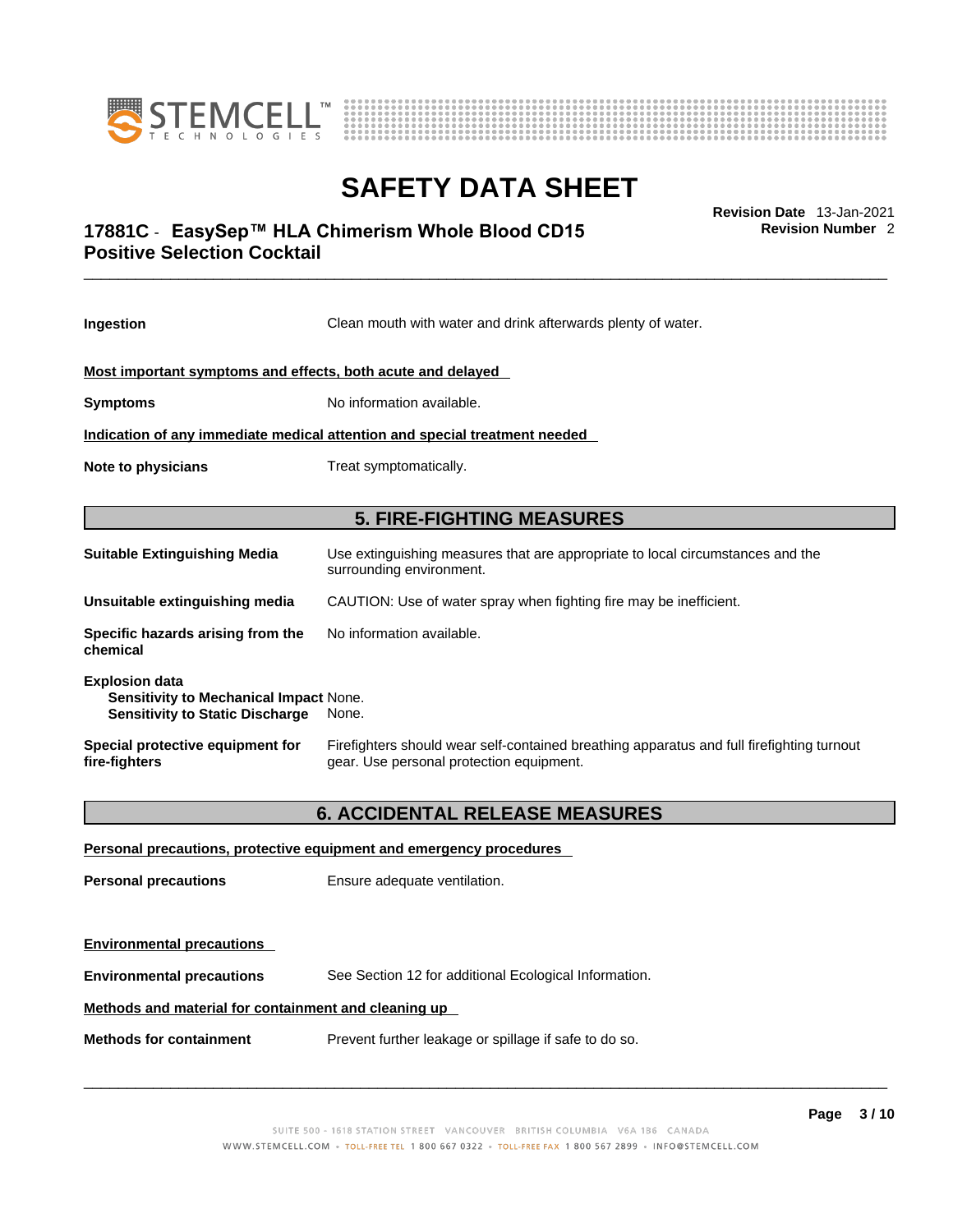



**Revision Number** 2

## \_\_\_\_\_\_\_\_\_\_\_\_\_\_\_\_\_\_\_\_\_\_\_\_\_\_\_\_\_\_\_\_\_\_\_\_\_\_\_\_\_\_\_\_\_\_\_\_\_\_\_\_\_\_\_\_\_\_\_\_\_\_\_\_\_\_\_\_\_\_\_\_\_\_\_\_\_\_\_\_\_\_\_\_\_\_\_\_\_\_\_\_\_ **Revision Date** 13-Jan-2021 **17881C** - **EasySep™ HLA Chimerism Whole Blood CD15 Positive Selection Cocktail**

| Methods for cleaning up         | Pick up and transfer to properly labeled containers.                                 |
|---------------------------------|--------------------------------------------------------------------------------------|
| Prevention of secondary hazards | Clean contaminated objects and areas thoroughly observing environmental regulations. |

### **7. HANDLING AND STORAGE**

| Advice on safe handling                                      | Handle in accordance with good industrial hygiene and safety practice.              |  |
|--------------------------------------------------------------|-------------------------------------------------------------------------------------|--|
| Conditions for safe storage, including any incompatibilities |                                                                                     |  |
| <b>Storage Conditions</b>                                    | Store in accordance with information listed on the Product Information Sheet (PIS). |  |

#### **8. EXPOSURE CONTROLS/PERSONAL PROTECTION**

#### **Control parameters**

**Precautions for safe handling**

**Exposure Limits** This product, as supplied, does not contain any hazardous materials with occupational exposure limits established by the region specific regulatory bodies.

#### **Appropriate engineering controls**

| <b>Engineering controls</b> | Showers              |
|-----------------------------|----------------------|
|                             | Eyewash stations     |
|                             | Ventilation systems. |

**Individual protection measures, such as personal protective equipment Eye/face protection** No special protective equipment required. **Skin and body protection** No special protective equipment required. **Respiratory protection** No protective equipment is needed under normal use conditions. If exposure limits are exceeded or irritation is experienced, ventilation and evacuation may be required. **General hygiene considerations** Handle in accordance with good industrial hygiene and safety practice.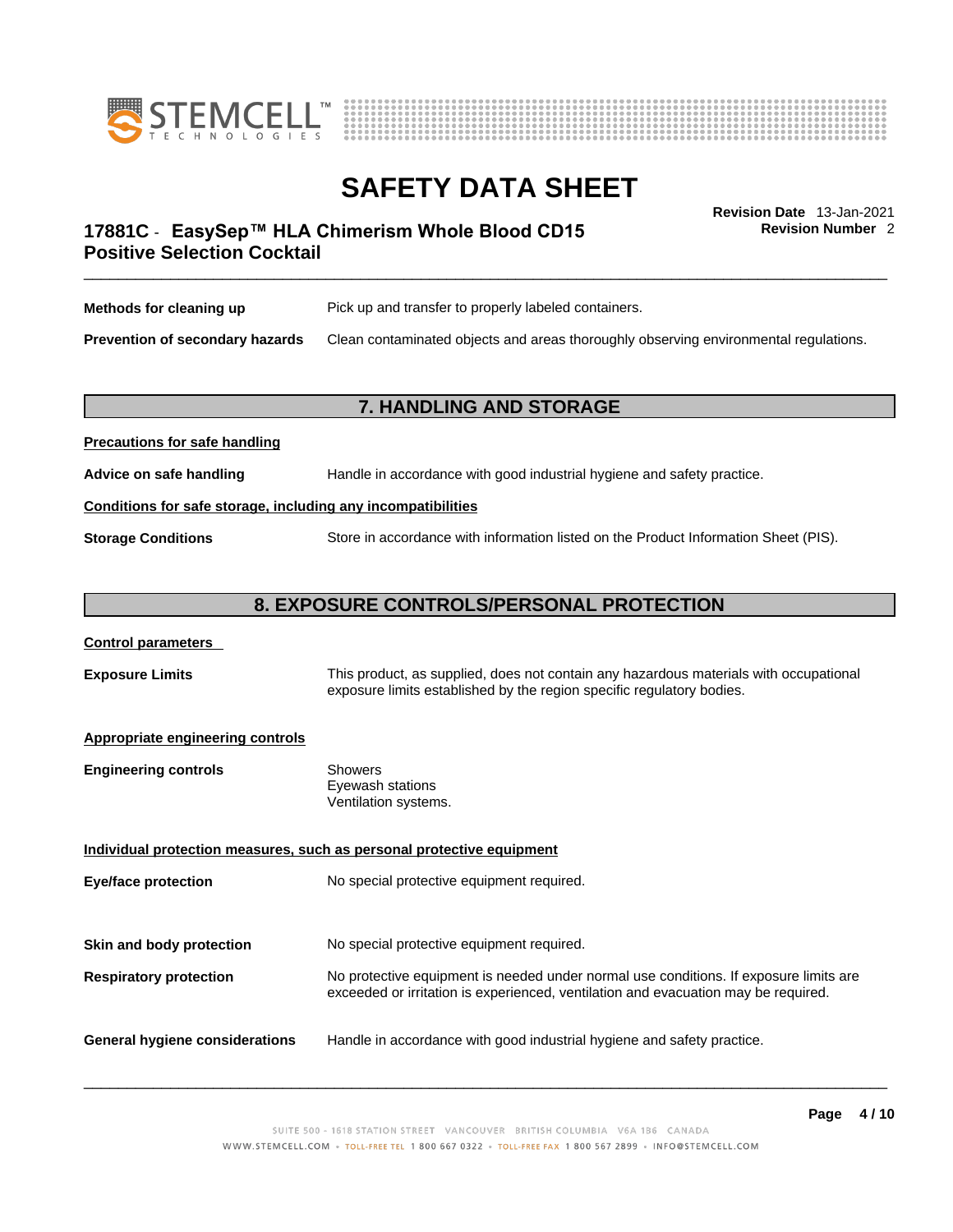



## \_\_\_\_\_\_\_\_\_\_\_\_\_\_\_\_\_\_\_\_\_\_\_\_\_\_\_\_\_\_\_\_\_\_\_\_\_\_\_\_\_\_\_\_\_\_\_\_\_\_\_\_\_\_\_\_\_\_\_\_\_\_\_\_\_\_\_\_\_\_\_\_\_\_\_\_\_\_\_\_\_\_\_\_\_\_\_\_\_\_\_\_\_ **Revision Date** 13-Jan-2021 **17881C** - **EasySep™ HLA Chimerism Whole Blood CD15 Positive Selection Cocktail**

**9. PHYSICAL AND CHEMICAL PROPERTIES Information on basic physical and chemical properties Physical state** Liquid **Appearance** Clear<br> **Color** No int **Color** No information available **Odor Odor No information available**<br> **Odor threshold No information available No information available Explosive properties** No information available **Oxidizing properties** No information available **Other Information Softening point** No information available **Molecular weight** No information available **Molecular formula** No information available<br>**VOC Content (%)** No information available **VOC** Content (%) **Liquid Density** No information available **Bulk density No information available 10. STABILITY AND REACTIVITY Property CONSCRUTE IN THE VALUES REMARKS • Method pH** No data available None known **Melting point / freezing point Boiling point / boiling range Modata available None known Flash point Communist Communist Communist Communist Communist Communist Communist Communist Communist Communist Communist Communist Communist Communist Communist Communist Communist Communist Communist Communist Communi Evaporation rate Configure 1 Accord None Configure 1 Accord None known**<br> **Flammability (solid. gas)** No data available **None known** None known **Flammability (solid, gas)** No data available None known **Flammability Limit in Air None known None known Upper flammability limit:** No data available **Lower flammability limit:** No data available **Vapor pressure No data available None known Vapor density Notata available None known Relative density No data available None known Water solubility No data available Mone known**<br> **Solubility in other solvents** No data available None known None known **Solubility in other solvents** No data available **None known**<br> **Partition coefficient** No data available None known **Partition coefficient**<br>**Autoignition temperature** No data available **Autoignition temperature No data available None known**<br> **Decomposition temperature** No data available **None known**<br>
None known **Decomposition temperature** No data available None known<br> **Kinematic viscosity** No data available None known **Kinematic viscosity** No data available<br> **Dynamic viscosity** No data available **Dynamic viscosity** None known

**Reactivity No information available.** 

**Chemical stability** Stable under normal conditions.

 $\_$  ,  $\_$  ,  $\_$  ,  $\_$  ,  $\_$  ,  $\_$  ,  $\_$  ,  $\_$  ,  $\_$  ,  $\_$  ,  $\_$  ,  $\_$  ,  $\_$  ,  $\_$  ,  $\_$  ,  $\_$  ,  $\_$  ,  $\_$  ,  $\_$  ,  $\_$  ,  $\_$  ,  $\_$  ,  $\_$  ,  $\_$  ,  $\_$  ,  $\_$  ,  $\_$  ,  $\_$  ,  $\_$  ,  $\_$  ,  $\_$  ,  $\_$  ,  $\_$  ,  $\_$  ,  $\_$  ,  $\_$  ,  $\_$  ,

**Revision Number** 2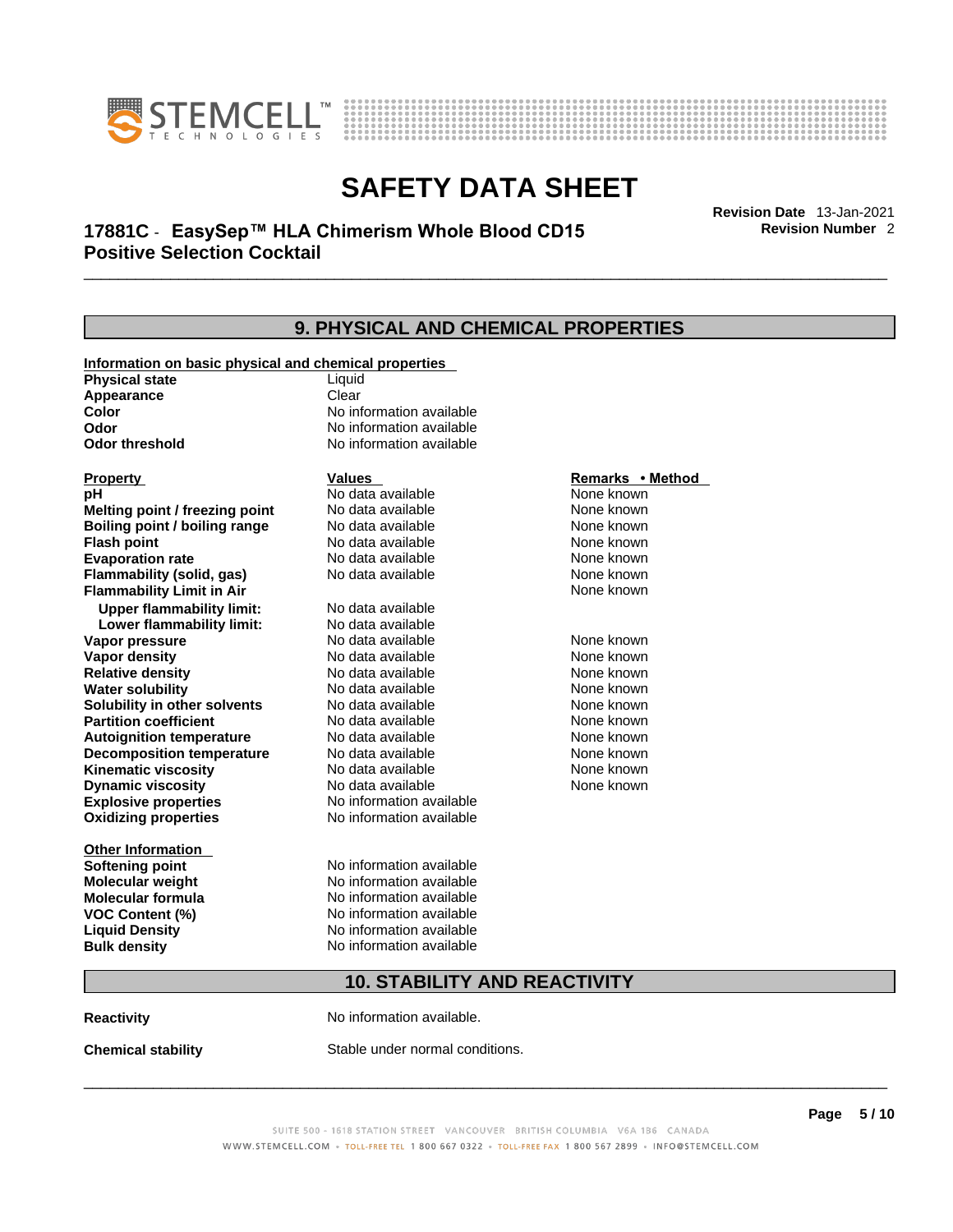



## \_\_\_\_\_\_\_\_\_\_\_\_\_\_\_\_\_\_\_\_\_\_\_\_\_\_\_\_\_\_\_\_\_\_\_\_\_\_\_\_\_\_\_\_\_\_\_\_\_\_\_\_\_\_\_\_\_\_\_\_\_\_\_\_\_\_\_\_\_\_\_\_\_\_\_\_\_\_\_\_\_\_\_\_\_\_\_\_\_\_\_\_\_ **Revision Date** 13-Jan-2021 **17881C** - **EasySep™ HLA Chimerism Whole Blood CD15 Positive Selection Cocktail**

**Revision Number** 2

| Possibility of hazardous reactions | None under normal processing.             |
|------------------------------------|-------------------------------------------|
| <b>Conditions to avoid</b>         | None known based on information supplied. |
| Incompatible materials             | None known based on information supplied. |

**Hazardous decomposition products** None known based on information supplied.

### **11. TOXICOLOGICAL INFORMATION**

#### **Information on likely routes of exposure**

#### **Product Information**

| <b>Inhalation</b>                                                              | Specific test data for the substance or mixture is not available. |  |
|--------------------------------------------------------------------------------|-------------------------------------------------------------------|--|
| Eye contact                                                                    | Specific test data for the substance or mixture is not available. |  |
| <b>Skin contact</b>                                                            | Specific test data for the substance or mixture is not available. |  |
| Specific test data for the substance or mixture is not available.<br>Ingestion |                                                                   |  |
| Symptoms related to the physical, chemical and toxicological characteristics   |                                                                   |  |

**Symptoms** No information available.

**Numerical measures of toxicity**

**Acute toxicity**

**Unknown acute toxicity** 0 % of the mixture consists of ingredient(s) of unknown toxicity

0 % of the mixture consists of ingredient(s) of unknown acute oral toxicity

0 % of the mixture consists of ingredient(s) of unknown acute dermal toxicity

0 % of the mixture consists of ingredient(s) of unknown acute inhalation toxicity (gas)

0 % of the mixture consists of ingredient(s) of unknown acute inhalation toxicity (vapor)

0 % of the mixture consists of ingredient(s) of unknown acute inhalation toxicity (dust/mist) Product Information

#### **Delayed and immediate effects as well as chronic effects from short and long-term exposure**

| <b>Skin corrosior</b><br>ion/irritation | `available.<br>No inforn<br>nation |
|-----------------------------------------|------------------------------------|
| Produc<br><b>Information</b>            |                                    |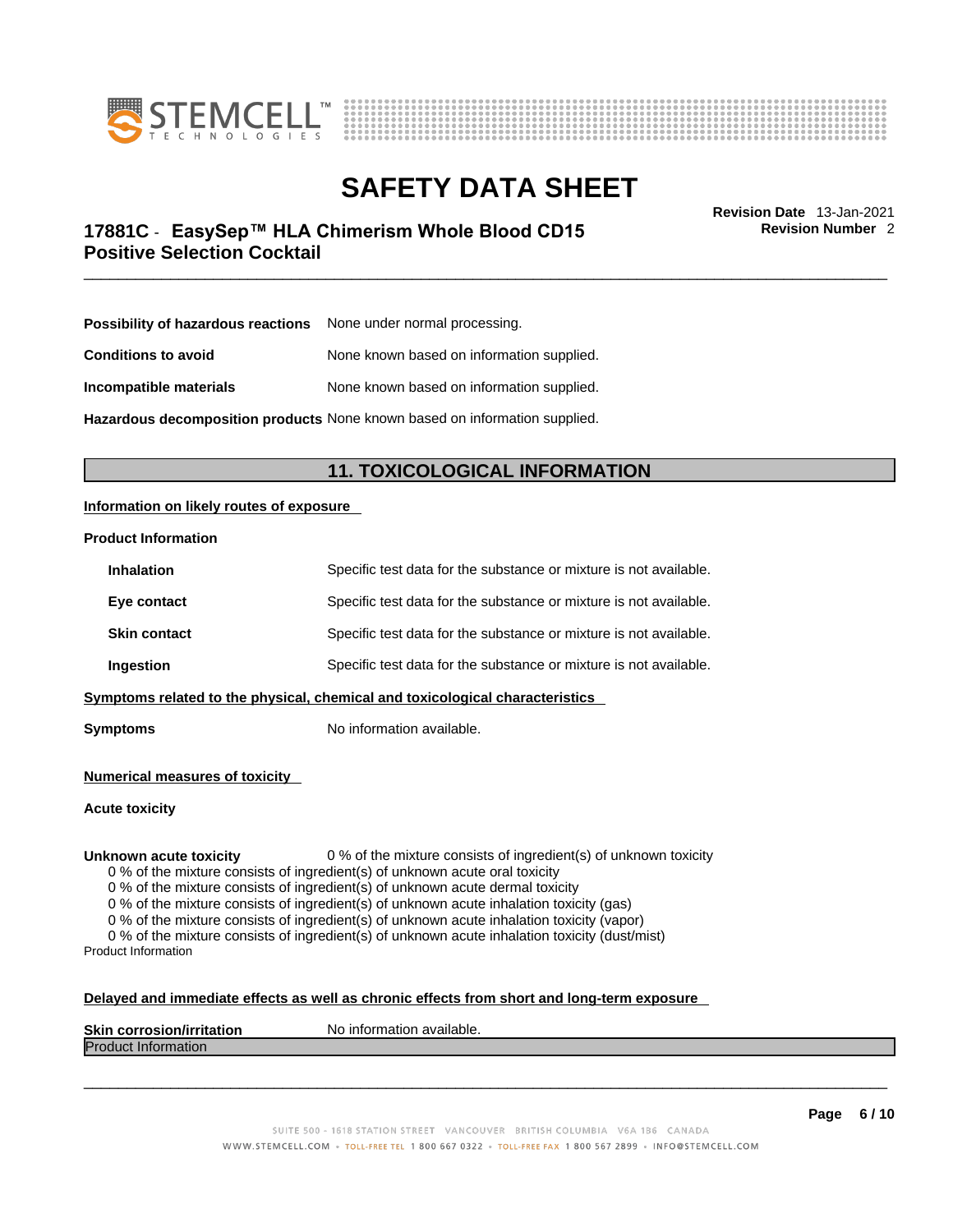



## \_\_\_\_\_\_\_\_\_\_\_\_\_\_\_\_\_\_\_\_\_\_\_\_\_\_\_\_\_\_\_\_\_\_\_\_\_\_\_\_\_\_\_\_\_\_\_\_\_\_\_\_\_\_\_\_\_\_\_\_\_\_\_\_\_\_\_\_\_\_\_\_\_\_\_\_\_\_\_\_\_\_\_\_\_\_\_\_\_\_\_\_\_ **Revision Date** 13-Jan-2021 **17881C** - **EasySep™ HLA Chimerism Whole Blood CD15 Positive Selection Cocktail**

**Revision Number** 2

| Serious eye damage/eye irritation | No information available.  |  |
|-----------------------------------|----------------------------|--|
| <b>Product Information</b>        |                            |  |
| Respiratory or skin sensitization | No information available.  |  |
| <b>Product Information</b>        |                            |  |
| Germ cell mutagenicity            | No information available.  |  |
| Product Information               |                            |  |
| Carcinogenicity                   | No information available.  |  |
| <b>Reproductive toxicity</b>      | No information available.  |  |
| <b>Product Information</b>        |                            |  |
| <b>STOT - single exposure</b>     | No information available.  |  |
|                                   | <b>Product Information</b> |  |
| <b>STOT - repeated exposure</b>   | No information available.  |  |
| <b>Product Information</b>        |                            |  |
| <b>Aspiration hazard</b>          | No information available.  |  |
| <b>12. ECOLOGICAL INFORMATION</b> |                            |  |

| <b>Ecotoxicity</b>            | <b>Product Information</b>         |  |
|-------------------------------|------------------------------------|--|
| Persistence and degradability | No information available.          |  |
| <b>Bioaccumulation</b>        | There is no data for this product. |  |
| Other adverse effects         | No information available.          |  |

### **13. DISPOSAL CONSIDERATIONS**

| Waste treatment methods                |                                                                                                                    |
|----------------------------------------|--------------------------------------------------------------------------------------------------------------------|
| Waste from residues/unused<br>products | Dispose of in accordance with local regulations. Dispose of waste in accordance with<br>environmental legislation. |
| <b>Contaminated packaging</b>          | Do not reuse empty containers.                                                                                     |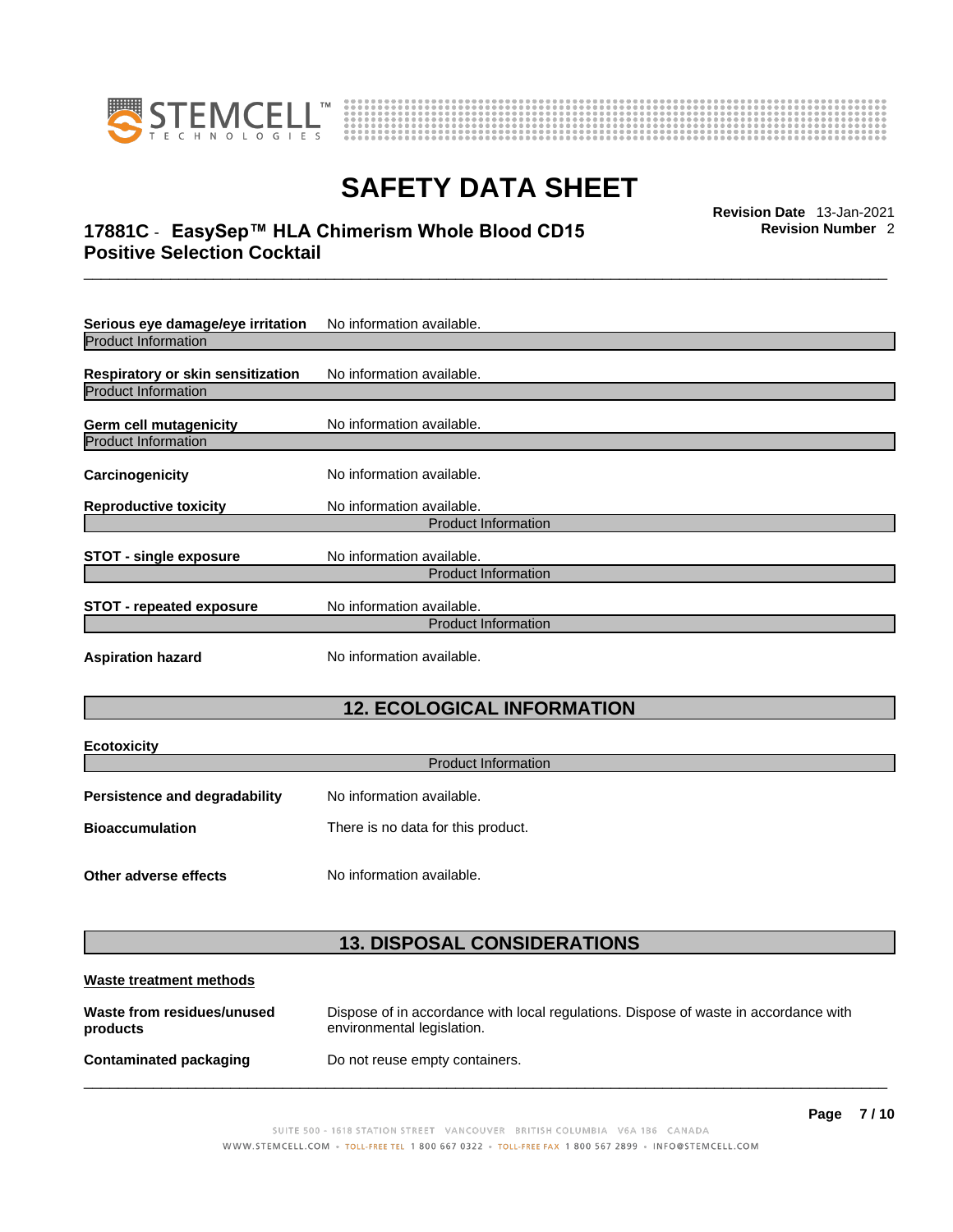



**Revision Number** 2

## \_\_\_\_\_\_\_\_\_\_\_\_\_\_\_\_\_\_\_\_\_\_\_\_\_\_\_\_\_\_\_\_\_\_\_\_\_\_\_\_\_\_\_\_\_\_\_\_\_\_\_\_\_\_\_\_\_\_\_\_\_\_\_\_\_\_\_\_\_\_\_\_\_\_\_\_\_\_\_\_\_\_\_\_\_\_\_\_\_\_\_\_\_ **Revision Date** 13-Jan-2021 **17881C** - **EasySep™ HLA Chimerism Whole Blood CD15 Positive Selection Cocktail**

### **14. TRANSPORT INFORMATION**

| Not regulated |
|---------------|
| Not regulated |
| Not regulated |
| Not regulated |
| Not regulated |
| Not regulated |
| Not regulated |
| Not regulated |
| Not regulated |
|               |

### **15. REGULATORY INFORMATION**

| <b>International Inventories</b> |                 |
|----------------------------------|-----------------|
| TSCA                             | Complies        |
| <b>DSL/NDSL</b>                  | Complies        |
| <b>EINECS/ELINCS</b>             | Complies        |
| ENCS                             | Does not comply |
| <b>IECSC</b>                     | Complies        |
| KECL                             | Complies        |
| PICCS                            | Complies        |
| AICS                             | Complies        |
|                                  |                 |

 **Legend:** 

 **TSCA** - United States Toxic Substances Control Act Section 8(b) Inventory

 **DSL/NDSL** - Canadian Domestic Substances List/Non-Domestic Substances List

 **EINECS/ELINCS** - European Inventory of Existing Chemical Substances/European List of Notified Chemical Substances

- **ENCS**  Japan Existing and New Chemical Substances
- **IECSC** China Inventory of Existing Chemical Substances
- **KECL**  Korean Existing and Evaluated Chemical Substances
- **PICCS**  Philippines Inventory of Chemicals and Chemical Substances
- **AICS**  Australian Inventory of Chemical Substances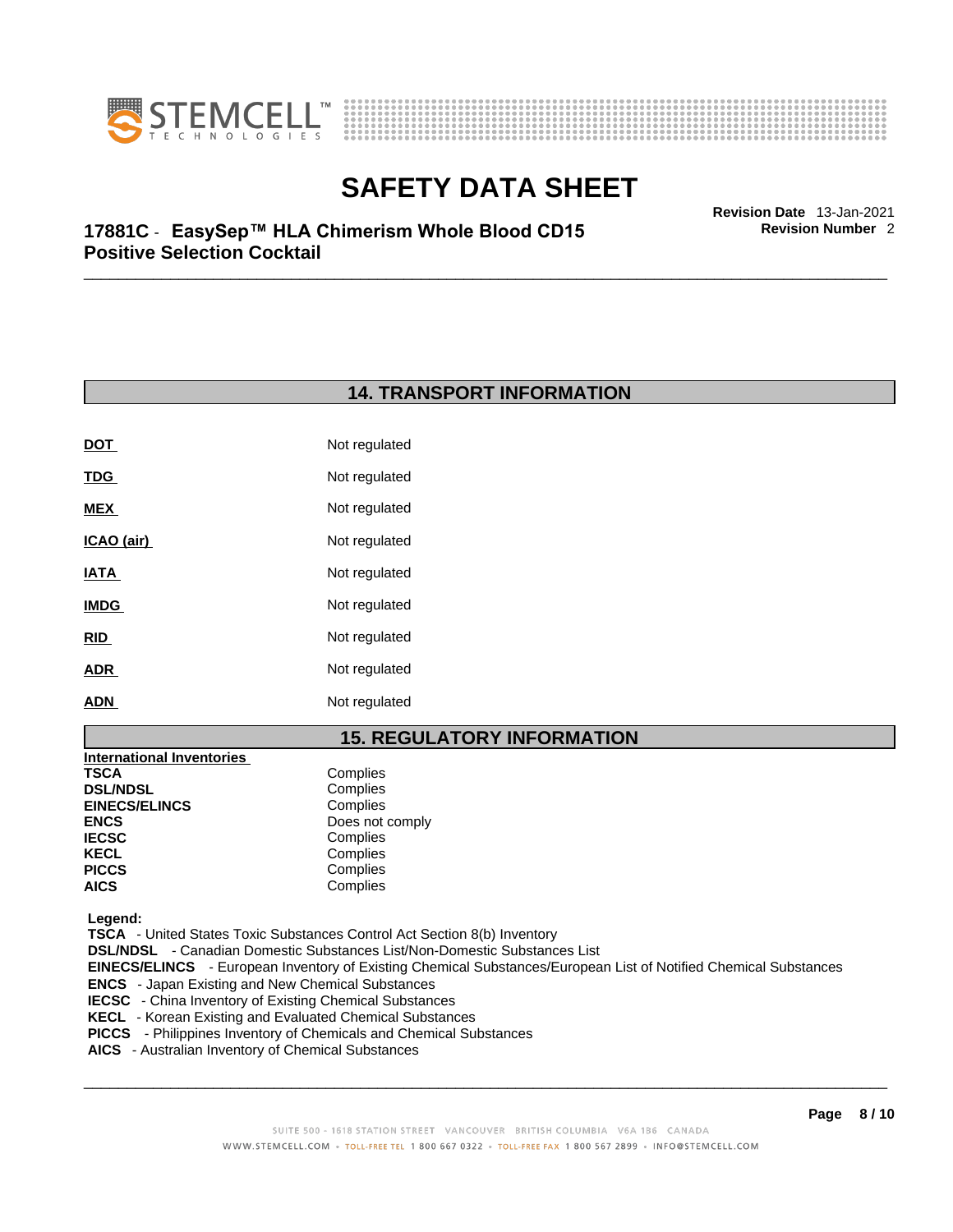



## \_\_\_\_\_\_\_\_\_\_\_\_\_\_\_\_\_\_\_\_\_\_\_\_\_\_\_\_\_\_\_\_\_\_\_\_\_\_\_\_\_\_\_\_\_\_\_\_\_\_\_\_\_\_\_\_\_\_\_\_\_\_\_\_\_\_\_\_\_\_\_\_\_\_\_\_\_\_\_\_\_\_\_\_\_\_\_\_\_\_\_\_\_ **Revision Date** 13-Jan-2021 **17881C** - **EasySep™ HLA Chimerism Whole Blood CD15 Positive Selection Cocktail**

**Revision Number** 2

#### **US Federal Regulations**

#### **SARA 313**

Section 313 of Title III of the Superfund Amendments and Reauthorization Act of 1986 (SARA). This product does not contain any chemicals which are subject to the reporting requirements of the Act and Title 40 of the Code of Federal Regulations, Part 372.

| SARA 311/312 Hazard Categories    |    |  |
|-----------------------------------|----|--|
| Acute health hazard               | N٥ |  |
| <b>Chronic Health Hazard</b>      | No |  |
| <b>Fire hazard</b>                | No |  |
| Sudden release of pressure hazard | No |  |
| <b>Reactive Hazard</b>            | No |  |
|                                   |    |  |

#### **CWA** (Clean Water Act)

This product does not contain any substances regulated as pollutants pursuant to the Clean Water Act (40 CFR 122.21 and 40 CFR 122.42).

#### **CERCLA**

This material, as supplied, does not contain any substances regulated as hazardous substances under the Comprehensive Environmental Response Compensation and Liability Act (CERCLA) (40 CFR 302) or the Superfund Amendments and Reauthorization Act (SARA) (40 CFR 355). There may be specific reporting requirements at the local, regional, or state level pertaining to releases of this material.

#### **US State Regulations**

#### **California Proposition 65**

This product does not contain any Proposition 65 chemicals.

#### **U.S. State Right-to-Know Regulations**

#### **US State Regulations**

| Chemical name            | New Jersey | <b>Massachusetts</b> | Pennsylvania |
|--------------------------|------------|----------------------|--------------|
| Water<br>7732-18-5       |            |                      |              |
| Sodium Phosphate Dibasic |            |                      |              |
| 7558-79-4                |            |                      |              |

#### **U.S. EPA Label Information**

#### **EPA Pesticide Registration Number** Not applicable